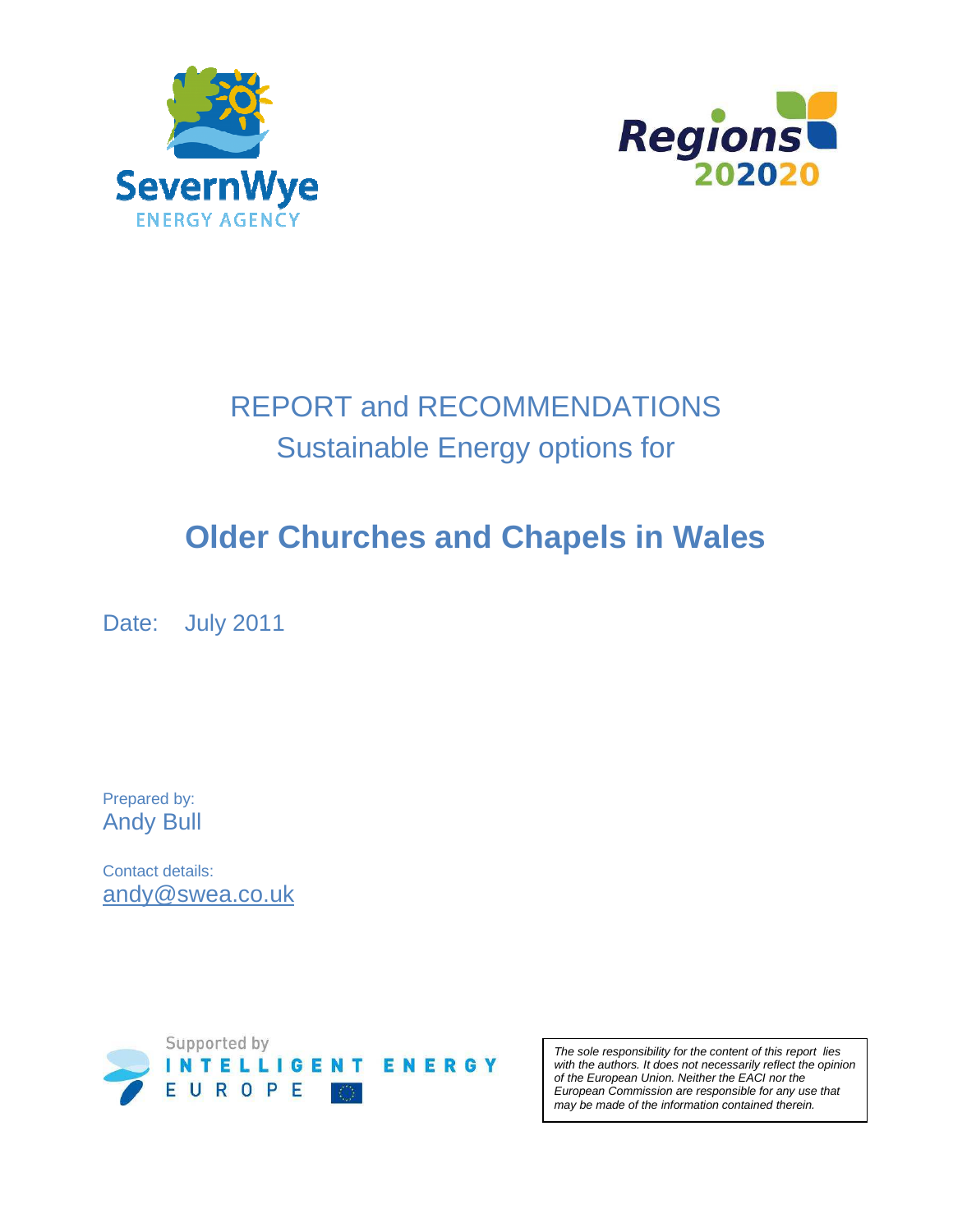## **1. Introduction**

- 1.1 Severn Wye Energy Agency is representing Wales in a project funded under the Intelligent Energy for Europe programme that seeks to show good progress in exemplar regions that are seeking to reduce carbon emissions and increase the use of renewable energy.
- 1.2 This guide is produced as part of that project but comes about as a result of case study reports completed over the last few months in respect of several church and chapel buildings, as well as research undertaken. A certain level of consistency has emerged and there are clear opportunities relating to many buildings of a particular era of construction or modification.
- 1.3 Very many Welsh church and chapel buildings that were built or substantially refurbished during periods of significant church growth in the  $19<sup>th</sup>$  century and key features of the buildings point towards similar solutions to the modern problem of rendering them comfortable for intermittent use today – at reasonable cost. This is often true even though the external appearance of the buildings may vary dramatically.

# 2. **Why Now?**

- 2.1 There are several reasons why NOW represents a significant opportunity for change and investment:-
	- Feed-in-Tariffs are available for renewable electricity generation and the rewards are likely to be lower in the future (post  $31<sup>st</sup>$  March 2012)
	- The Government has just announced a pot of money to support the Renewable Heat Incentive and this too might not be available indefinitely
	- Many of the buildings are facing similar dilemmas on repairing suspended timber floors and the point at which they are replaced represent a particular opportunity – that might not be repeated for another century

## **3. Under-floor heating**

3.1 In every case that where we were asked to advise we found that the main seating area for the congregation was constructed on a suspended timber floor. The seating was usually still pews and the floors were often nearing the end of their life, if not in dire need of replacement. It is strongly recommended that where the decision is taken to replace these areas of flooring the option of installing under-floor heating is very seriously considered for the following reasons:-

- It delivers heat to the right the place people's feet. People are generally content to wear warm clothes in the historic building but their comfort (particularly whilst sedentary) will be greatly impacted by whether or not their feet are warm.
- The ceilings are usually high and so heating located above ground level or at the edges of the building will largely heat the air above, failing to deliver heat where it is actually needed.
- The replacement of the floor provides the opportunity to insulate below the heated medium.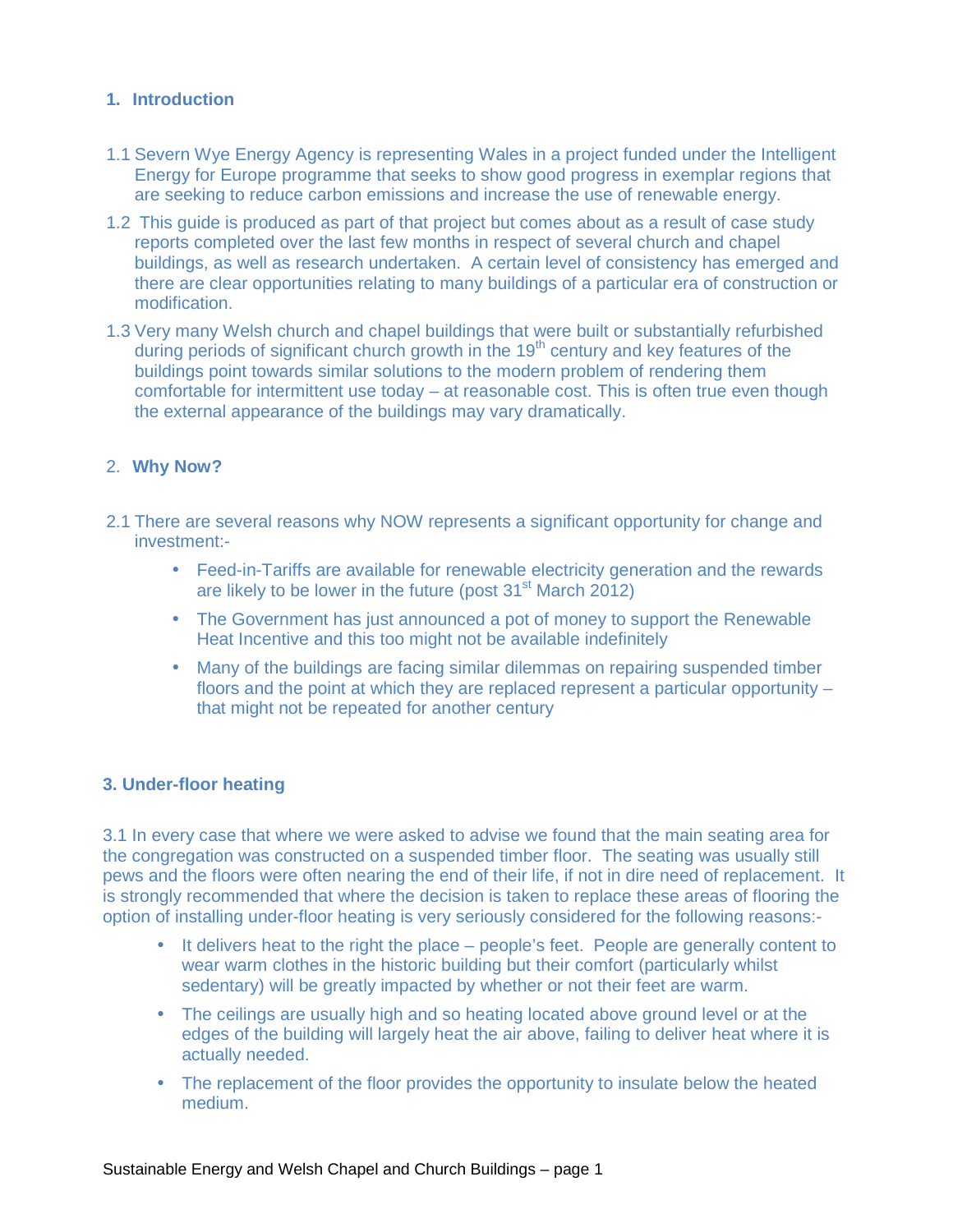• A low-temperature heating system that delivers heat evenly over long periods is much kinder to the fabric of the historic building than those that input heat quickly and intermittently.

NB It is important that the heated areas of flooring are not covered with wood, carpet or other materials that are insulating by nature.

## **4. The Source of Heat**

4.1 The water temperature in the under-floor heating network will be relatively low and thus a range of renewable heat source options are available that could deliver the heat energy efficiently. The options currently under consideration (that are eligible under the Renewable Heat Incentive) are ground source heat pumps, wood pellet boilers and wood chip boilers. For the vast majority of Welsh chapel and church buildings it is only the first two that are appropriate.

#### **4.2 Ground-Source Heat Pump (GHSP)**

A heat pump uses the same principles as a refrigerator – this takes heat from one place (the inside of the box) and transfers it to another (the cooling fins on the back of the box). In a heat pump, heat is taken from the ground (which maintains a surprisingly constant temperature all year round) and transferred into a warm water heating circuit. The refrigeration process (evaporating liquids and re-condensing them) multiplies the heat transfer effect to the extent that a well operated heat pump will extract  $3.5 - 4$  units of heat for every one unit of electrical energy input. This ratio is known as the coefficient of performance (CoP).

So long as there is a sufficient volume of ground from which heat is being extracted, a groundsource heat pump could efficiently and effectively produce low temperature heat (around 35°C) to an under-floor heating system to a church/chapel building. It would be able to do this at a high co-efficient of performance (CoP) and would thus be cost-effective (particularly if combined with a photovoltaic array – see later information). If, however, the heat-pump is asked to produce higher temperatures then the CoP is likely to drop and the costs of electricity used will rise quickly. It must be stressed that a heat pump is only a sensible option for a poorly insulated building if the intention is to only partially heat the meeting space. Almost all 19<sup>th</sup> century (or older) church and chapel buildings are very poorly insulated so any attempt to raise the internal temperature to domestic or office standards would see a very significant drop in the CoP with a resultant very high usage of electricity. (see later discussion about insulation and draughtproofing)

The extent of carbon savings arising from the use of the heat-pump will depend upon the average CoP and the carbon intensity of the electricity being used. The UK Government's policy intentions are to reduce the carbon-intensity of grid electricity, but it currently stands at one of the highest in Europe and thus leaves electricity as the one of the "dirtiest" heating fuels available.

The key questions relating to the GSHP option revolve around the availability of suitable land

into which trenches, grids or bore-holes can be situated. Professional advice needs to be sought on this subject because the heat pump must have sufficient ground-stored heat capacity if it is not to lose efficiency through over-cooling the ground.

Most church and chapel buildings have land around them but almost all of them are severely constrained by the fact that this land is or has been used as a graveyard. This is very clearly a significant constraint and will often rule out GSHP's as an option. Possibilities will exist where there is a long, continuous piece of

Sustainable Energy and Welsh Chapel and Church Buildings – page 2

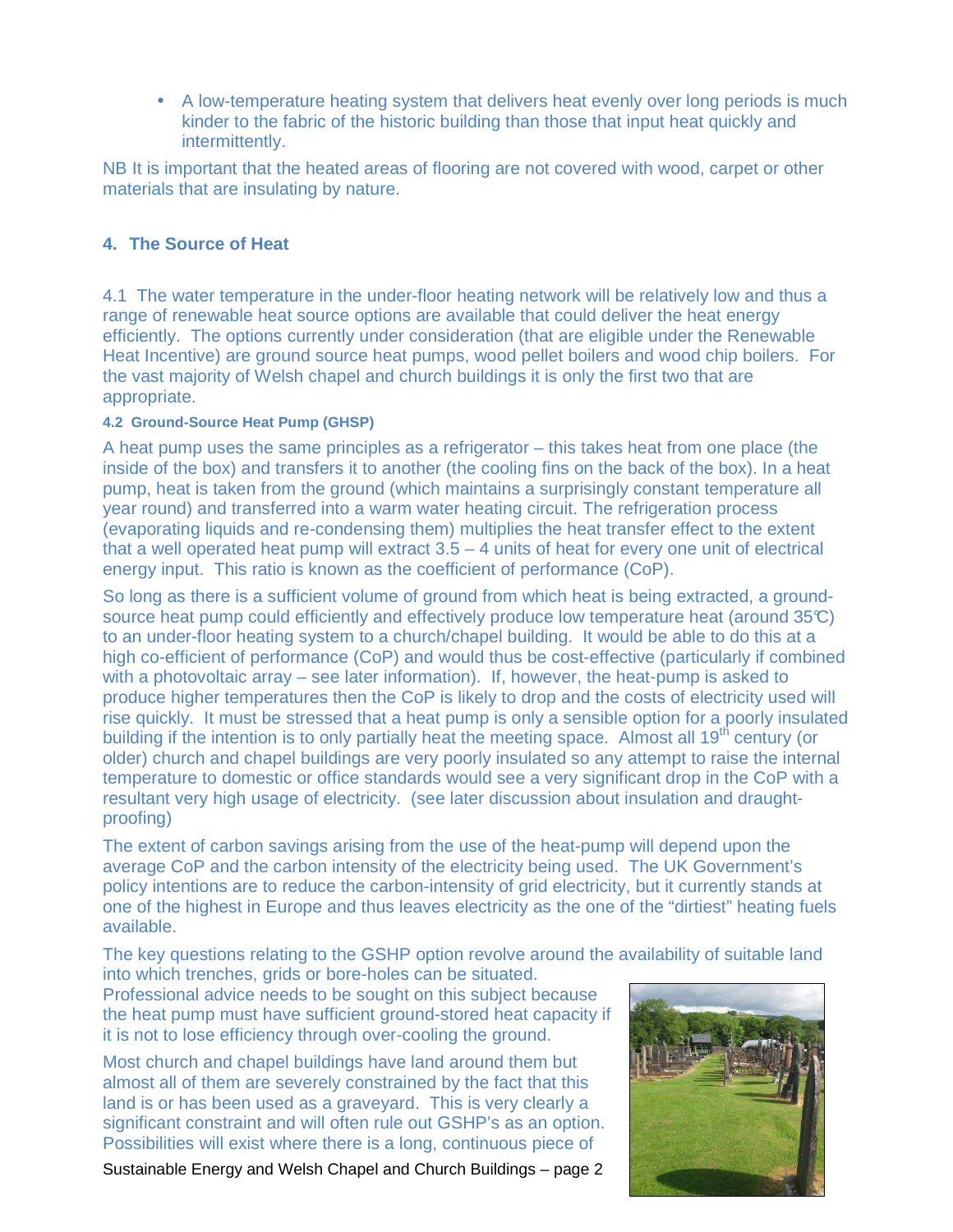ground that is clear of graves because it has been used for access.

If there is neighbouring agricultural or other undeveloped land then it may be possible to negotiate the right (with a contract of at least 20 years in duration) to bury the heat exchange network in the land concerned, with an excavated or "moled" connection to wherever the heat pump is housed. Horizontal heat exchange pipework is buried at a depth of around 1.5 m (5 feet) and so would be clear of any normal agricultural operations.

An alternative to horizontal heat exchange pipes would be several vertical bore-holes, but this option would be much more expensive and in some cases may still not be possible because of severely constrained graveyards or lack of suitable access for a drilling rig. There is an innovative example in Kent where angled bore-holes were drilled from a single point in a radial fashion, and this may offer a solution in some cases too.

The heat pump and associated thermal store would need to be housed somewhere in or close to the area to be heated. This could be within an existing side-room to the building, a new specifically constructed extension or separate building, or within an existing out-building. Some church and chapel buildings have existing or former boiler houses or rooms that can accommodate this equipment.

## 4.3 **Wood Pellet Boiler.**

A wood pellet boiler is probably the best option in terms of carbon emissions reduction and versatility for the following reasons:-

- The wood used in pellet manufacture is part of a (relatively) short cycle of carbon absorption as trees grow, and release as they rot or are burnt. Whilst (carbon emitting) energy is used in the manufacture and transportation of the pellets this is a small proportion of their calorific value.
- A pellet boiler is capable of producing high temperature water efficiently and according to pre-programmed cycles or in response to unplanned or one-off events.
- If used in combination with a large thermal store, it can very efficiently trickle heat into an under-floor heating system.
- The better boilers are capable of on-site up-rating, thus reducing the risk in terms of boiler sizing (which is notoriously difficult to get right). NB –It is strongly recommended that careful attention be given to the sizing of the boiler, and the temptation of using a larger boiler than is necessary avoided – over-sized boilers are inefficient.

The disadvantages of the pellet boiler are:-

- The cost of pellets is unlikely ever to be as volatile as oil but there is nevertheless some uncertainty about the future price of this fuel. Ironically, the Renewable Heat Incentive (see later section) may well lead to an increase in the unit price of pellets, as demand rises, but at current prices they certainly compete with oil or LPG. Oil and LPG are likely to rise in price much faster than wood pellets.
- There is a requirement to empty the ash container periodically but this is quite infrequent – for an intermittently-used building, it could be only once a month or less.
- There is annual servicing of the boiler required (somewhat more involved than for a fossil fuel boiler) and pellet stocks have to be monitored and replacement fuel ordered/delivered.
- The most serious disadvantage (and likely "show-stopper" in many cases) is the amount of space required for the boiler and fuel store. The boilers are larger than equivalent oil

#### Sustainable Energy and Welsh Chapel and Church Buildings – page 3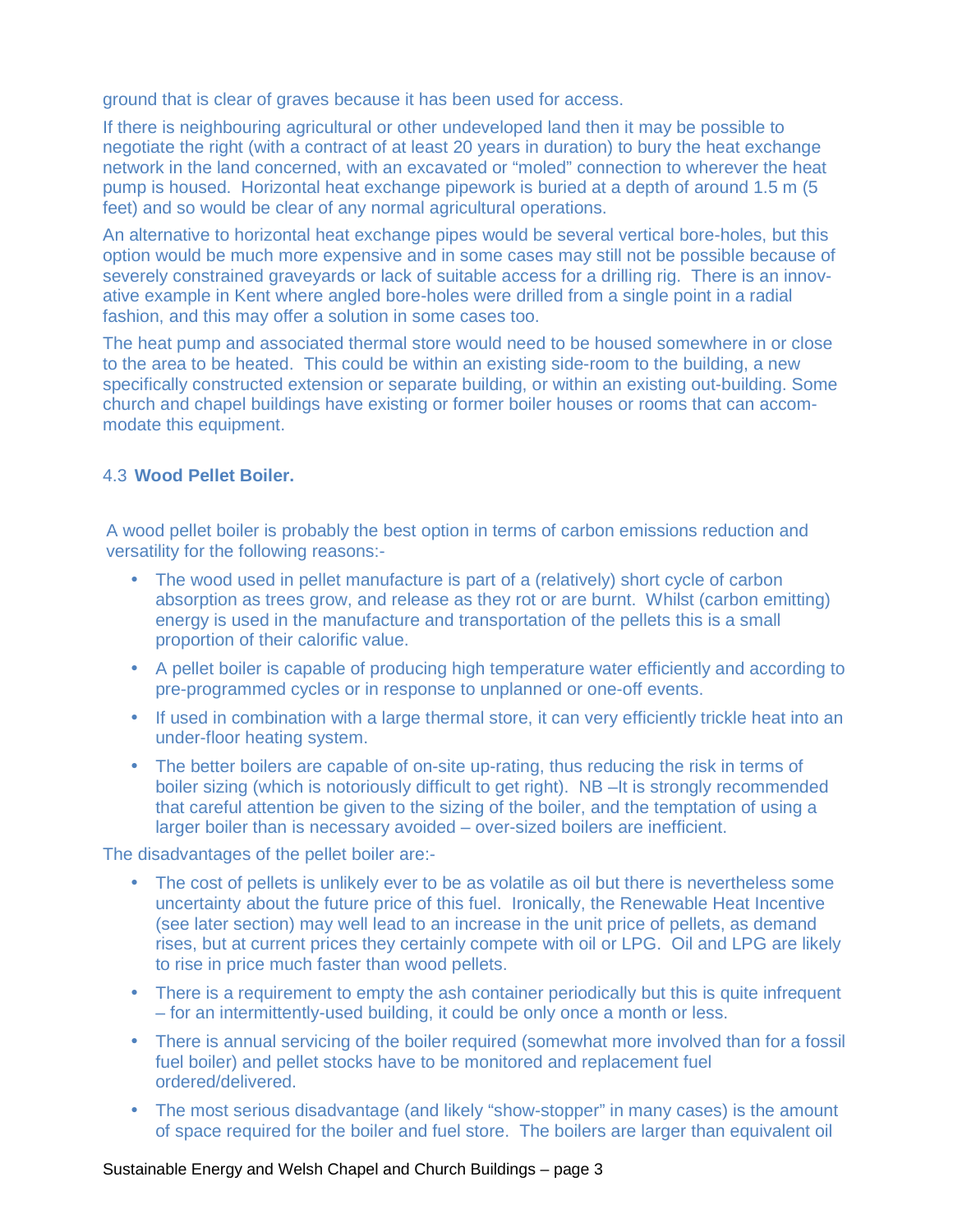or gas boilers, but it is the fuel stores that will take up most of the space. A pellet store will probably need around 27 cubic metres of space that is capable of being filled via flexible hose from a wood pellet delivery tanker that can park within 25 m (80 ft) of it.

The boiler and fuel store could be housed in an existing boiler house or a new building could be erected as an extension or separate structure. The only requirement for the fuel store is that the tank or hopper is kept dry so the structure can be reasonably inexpensive. It is likely to be the building conservation and appearance issues that have the greatest impact upon the cost of the structure rather than its function.

## 4.4 **Wood Chip Boiler**

A wood chip boiler is only likely to be appropriate under fairly rare circumstances and, as a stand-alone system, could perhaps best be described as a "cathedral" solution rather than church or chapel. Wood chips are a much bulkier fuel than pellets (which are compressed sawdust) and have a higher and more varied moisture content . They are much more difficult to handle and as a result require a much more robust fuel delivery system. The fuel store is likely to be bigger than a pellet system and must be capable of receiving deliveries by tipping trailers or lorries.

It is much more likely that a church and chapel might be part of a wider scheme involving a group of buildings that each purchase heat of a contractor that builds, operates and services a central wood-fuelled district heating system. One of the church buildings within the portfolio of case studies fell within this category of opportunity, but the church community concerned is entirely reliant upon a third party to instigate such a communal scheme.

Whilst the opportunities might seem to be few and far between they are deemed to be worthy of inclusion in this report as they do hold tremendous potential for fuel and economic efficiency for the users, the use of indigenous fuel supplies and the generation of local employment and economic activity. Wood chips are around half the price of pellets, per unit of energy delivered, so can make for an attractive long-term solution.

## 4.5 **Heat Pump and Boiler in Tandem.**

It is perfectly feasible to run a heat pump in tandem with a pellet or, probably more likely, a mains gas or LPG boiler. The heat pump would operate for the whole of the heating season maintaining the floor of the building at an even "warm" temperature whilst the combustion unit would be used to raise the temperature to full comfort levels (18-21°C) prior to periods of use of the building. This option may be worthy of consideration but is likely to prove very expensive and might prejudice the Renewable Heat Incentive payments (this issue should be researched if such an option were to be seriously considered).

## 4.6 **Air-Source Heat Pump**

Air-source heat pumps could be used in much the same way as a GSHP – though taking the heat from the air as opposed to the ground. At this time there is no recommendation to adopt this technology, although in some cases in might prove to be the most (only?) practical option. The uncertainty at this time is because:-

• Air-source heat pumps are currently excluded from the first phase of the RHI (but they may be included later)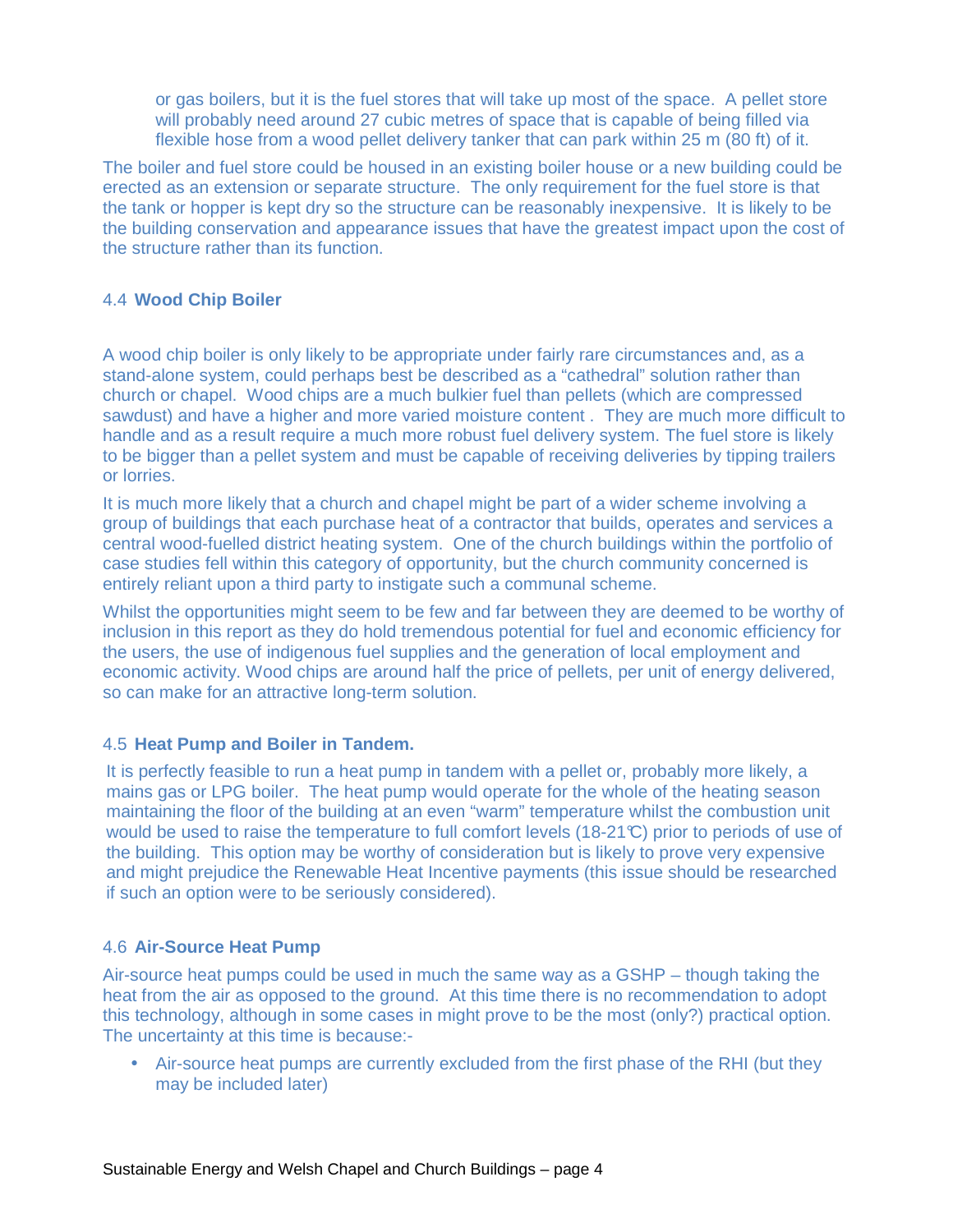• Air temperature fluctuates to a far greater extent than the ground and the CoP is highly dependent upon the difference in temperature between the source (in this case the outside air) and the heating medium (water in the pipes of the under-floor system).

# **5. The Renewable Heat Incentive (RHI)**

5.1 The Government has made an announcement in respect of a revenue subsidy for renewable and low-carbon heat energy – known as the Renewable Heat Incentive. This is the first scheme of its type in the world. The final detail for the entire scheme is yet to be released but there is a reasonable level of clarity in respect of non-domestic buildings. The scheme is expected to start in the Autumn of 2011, and payments will be made for all green heat generated from accredited renewable heating installations, for a guaranteed period of 20 years from commissioning. The incentive provides, for instance, for tariff payments of 4.3p per kWh for GSHP of less than 100 kWth, with the heat having to be accurately metered (the heat meter can be provided by the installer) and reported quarterly to Ofgem.

5.2 In summary – this new government funded scheme will provide income for every kWh of productively-used heat energy produced by wood pellet or chip boilers, ground-source heat pumps and solar thermal systems (for heating water). The major proviso is that the equipment and the installer are accredited under the "Microgeneration Certification Scheme" when below 45kW in rated capacity.

## **6. Solar Thermal**

6.1 If there is a significant demand for hot water on an almost daily basis (especially during the summer months) then it could be very worthwhile investing in a solar thermal system. This is, however, not a usual scenario for church and chapel buildings and, there is therefore no more detail given. Where it is applicable further information can be found in the references provided.

# **7. Solar Photovoltaics (PV)**

7.1 Particularly if the heat pump option is chosen, it would be worthwhile considering the introduction of a photovoltaic array on the south-facing roof of the building (subject to a structural survey confirming that it is acceptable). PV systems generate zero-carbon electricity and, via an inverter, synchronise it to grid electricity. The accommodating roof should ideally be within 45° of due south, and largely un-shaded in o rder to be suitable for a PV array.

7.2 The government's economic support for PV has moved away from capital grants to the Feed-in Tariffs (FiT) system. FiT payments come via the electricity supply company and come in two parts:-

- A guaranteed payment for each kWh of electricity generated by the system (whether or not it is used on-site). This payment varies by technology and the capacity of the installation but is most generous for smaller-scale PV systems (below 10kWp).
- A much smaller payment for surplus electricity exported from the building to the grid.

There is clearly additional and significant value in the electricity used on-site in that it displaces imported electricity, so there are ultimately three components to the financial benefit of a PV generation system – import savings, FIT payments and the export bonus.

The current system provides a contract for 25 years of index-linked payments, and is generally providing a straight pay-back in the region of 10 years or fewer. If a PV array can be financed then it would provide a healthy income to the church BUT:-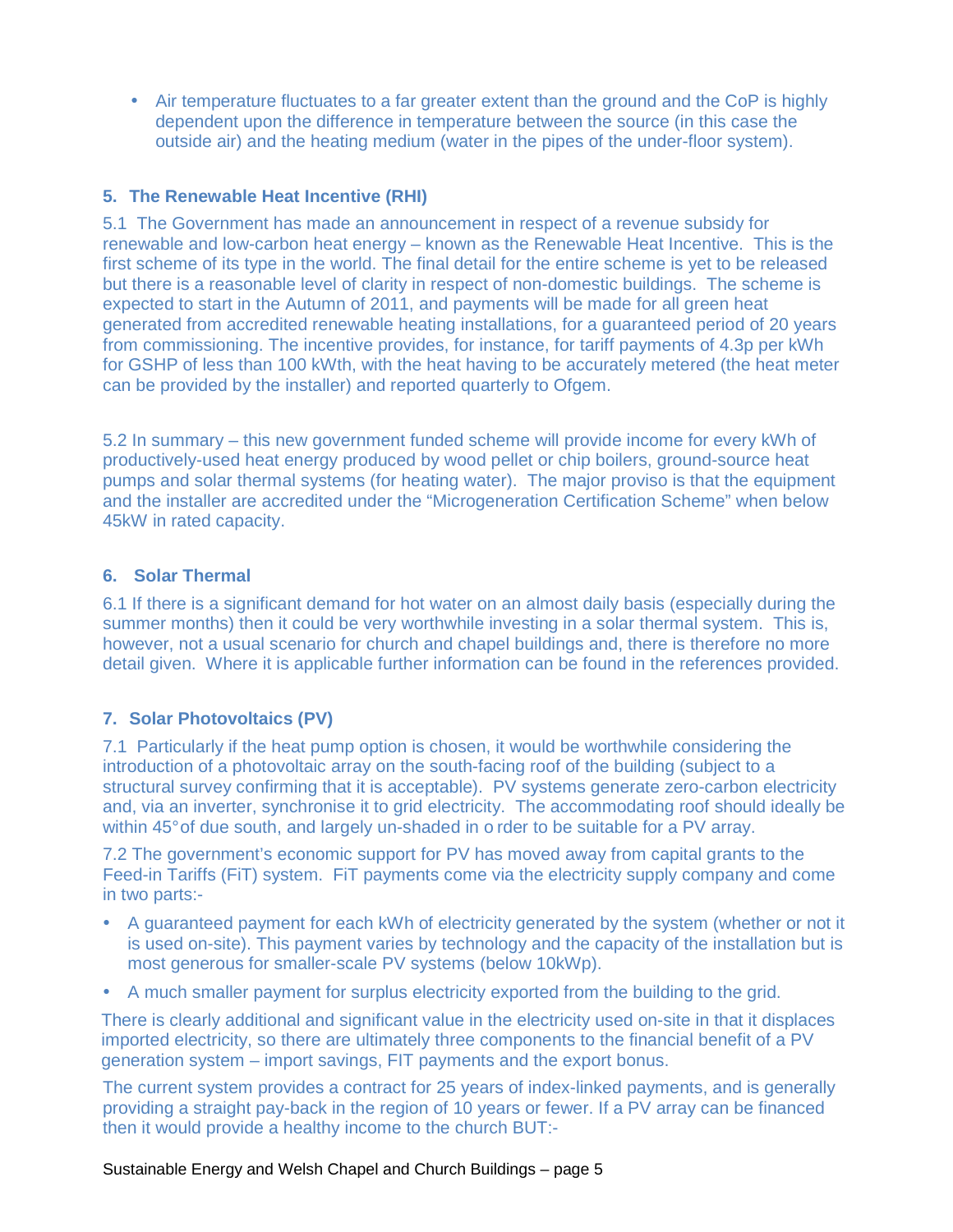- The FiT payments and public sector capital support are considered to be mutually exclusive, and so a PV array would have to be funded from non-public sector (and the Lottery is considered to be public sector) or loan financing. Green tariff funds, from some of the large energy suppliers, are one compatible option, but applications are very competitive.
- The current FiT system and payments (for new schemes) are only secure until the 31<sup>st</sup> March 2012, with the future unclear beyond that point. The scheme is very likely to endure, but tariffs will be degressed, so the overall benefits may reduce somewhat.

7.3 One of the most obvious limitations to locating PVs on the roof would be the attitude of all those involved in the historic and building conservation decisions in respect of the building. There will usually be no hiding the fact that there are tens of square metres of reflective blue and silver coloured panels on the roof and that they are a very obvious modern addition. It is certainly possible to locate an array on other buildings or on a frame in the grounds but the church roof is the usual location of choice.

7.4 It also has to be checked that the array would not suffer significant shading from, for instance, trees and/or a tower. It needs to be borne in mind that the partial shading of some PV panels will have a much greater impact than might be imagined. Shading a portion of the array is likely to cut electricity production by the entire array, due to voltage drops in series-connected modules.

7.5 If a PV array is acceptable but the cost is deemed to be prohibitive then a third party might well be interested in paying for and installing the array and benefitting from the FiT payments, which can be assigned in this way. Thechurch would still benefit from the free electricity generated, at least when demand matches the solar resource. The third party might be an investor such as one of the Electricity Supply Companies but could also be an individual or cooperating group of individuals or businesses from the community. This is the so-called "rent a roof" model, already used in the domestic sector.

## **8. Insulation and Draught-proofing**

8.1 Using less energy is always the priority over switching to low carbon sources, but experience suggests that there is usually very limited opportunity for insulation measures in churches and chapels. There may, however, be all or some of the following possibilities:-

- Where there are accessible loft spaces, ensure that they are filled with around 250mm (10 inches) depth of insulation material.
- Where bulk insulation material may be pumpable into other voids between ceilings and roof. Seek the guidance of a specialist contractor (care needs to be taken to avoid creating conditions whereby condensation takes place on cold surfaces).
- Plain plastered walls or ceilings may be suitable for "dry-lining" thus insulating the building from the inside. This again needs to be done carefully to avoid condensation problems leading to fabric damage.
- If the exterior of the building is rendered that the application of external insulation may be possible and specialist assistance should be sought.
- Secondary double glazing may be possible under some circumstances.
- $\bullet$  It is always worth checking the external drainage arrangements of the building  $$ wet/damp walls are cold walls (since they conduct heat better) - so drains and rainwater goods need to be maintained properly.
- Gaps around, and holes within, windows and doors can often be reduced in size or removed. Any uncontrolled entry of outside air should be avoided where possible.

#### Sustainable Energy and Welsh Chapel and Church Buildings – page 6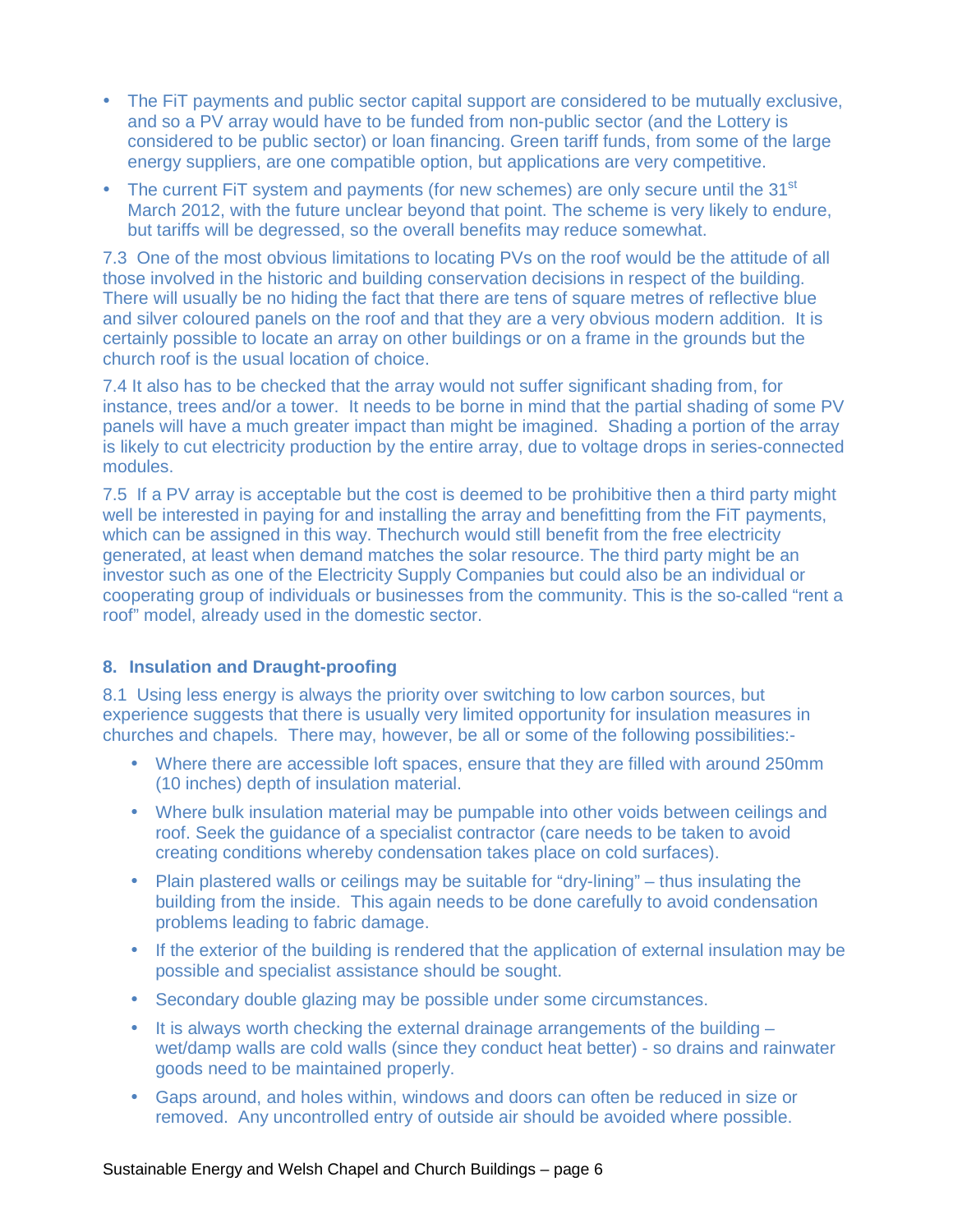#### **9. Next Steps**

9.1 The first step is to work through this guidance to see if the description fits with your situation. The point is stressed about this being the time to act. If the decision is being made to replace the suspended timber floor in the main seating area/s then this might be a once in a hundred year opportunity to change to under-floor heating.

9.2 The next step in the process of pursuing a renewable heating scheme would be to approach several Microgeneration Certification Scheme (MCS) accredited installers and ask them to visit, size your system and provide quotations. The list of installers can be found on the website: http://www.microgenerationcertification.org/

9.3 It is vitally important that you brief the potential installers well, giving them your requirements in respect of the area of the building in which you intend to install the under-floor heating and the standards of comfort that you are expecting to be achieved, over what periods. It is also important to discuss the issues relating to the fabric of the building and the extent of temperature fluctuations and the rate at which those fluctuations are allowed to occur – there is clearly a need for input from your conservation architect.

9.4 It is important that you examine the whole package of any tenders and not simply the price. The track-record of the installer and the equipment should be examined and it might be a very good idea to ask for and take-up references. MCS accreditation will not be fool-proof and you should do your own investigations.

## **10. Further Guidance**

The material available from the Energy Saving Trust is rather basic but it might be worth visiting the web site www.est.org.uk .

The following sources go deeper and might be of assistance:-

The Centre for Alternative Technology - http://info.cat.org.uk/biomass & http://info.cat.org.uk/heatpumps

The Biomass Energy Centre -

http://www.biomassenergycentre.org.uk/portal/page?\_pageid=73,1&\_dad=portal&\_schema=PO RTAL

Logpile - www.logpile.co.uk

Heat Pump Association - : http://www.feta.co.uk/hpa/

IEA Heat Pump centre: http://www.heatpumpcentre.org/en/Sidor/default.aspx